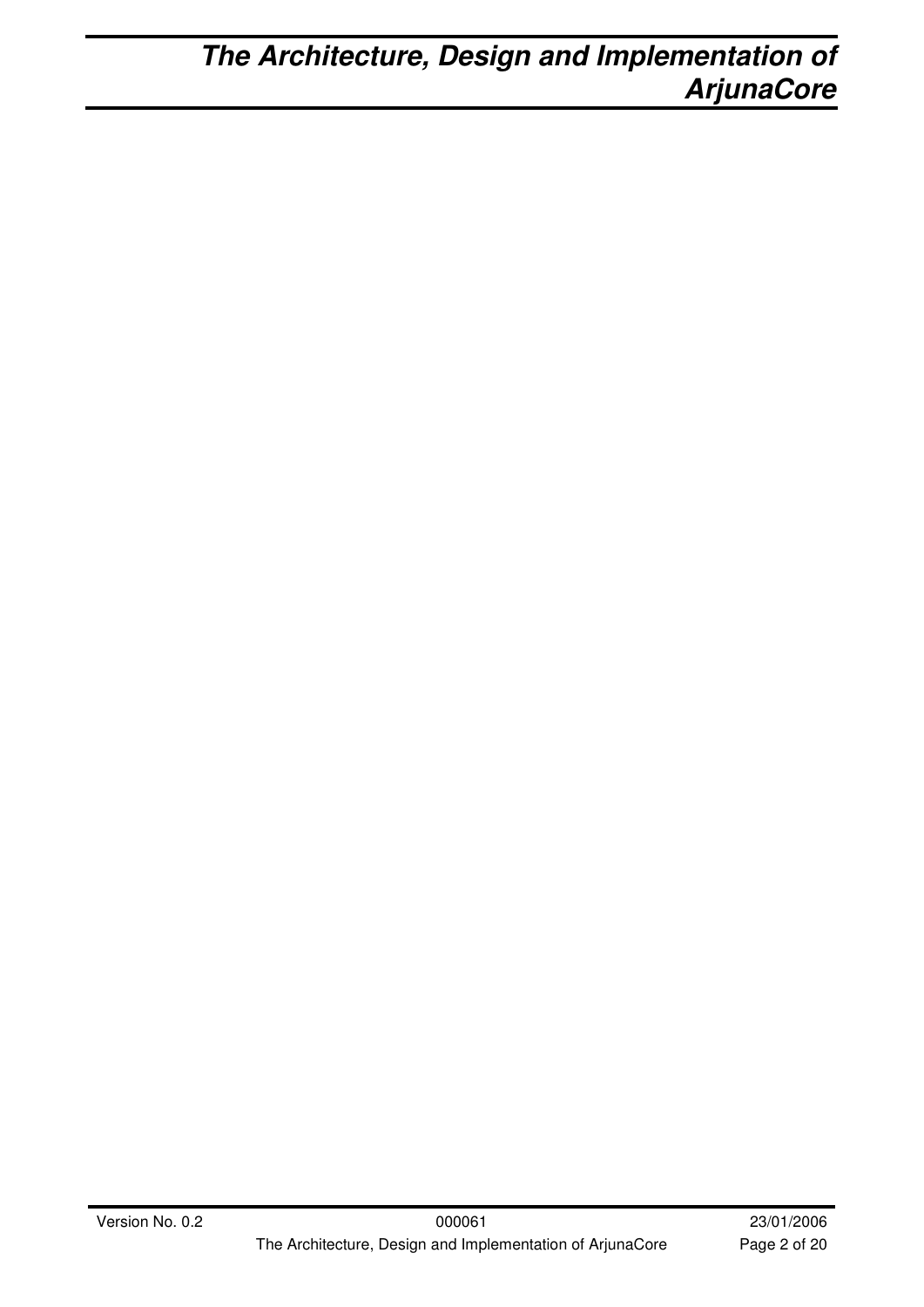### **CONTENTS**

### Page

| 1              |                          |                                                                                                             |  |  |
|----------------|--------------------------|-------------------------------------------------------------------------------------------------------------|--|--|
|                | 1.1<br>1.2<br>1.3<br>1.4 |                                                                                                             |  |  |
| 2              |                          |                                                                                                             |  |  |
| 3              |                          |                                                                                                             |  |  |
|                | 3.1<br>3.2               | 3.2.1                                                                                                       |  |  |
|                | 3.3                      |                                                                                                             |  |  |
| $\overline{4}$ |                          |                                                                                                             |  |  |
|                | 4 1<br>4.2               | 4.2.1<br>4.2.2                                                                                              |  |  |
|                | 4.3                      | 4.3.1<br>4.3.2<br>4.3.3<br>4.3.4<br>Co-ordinating Recovery, Persistence and Concurrency Control 16<br>4.3.5 |  |  |
|                | 44                       |                                                                                                             |  |  |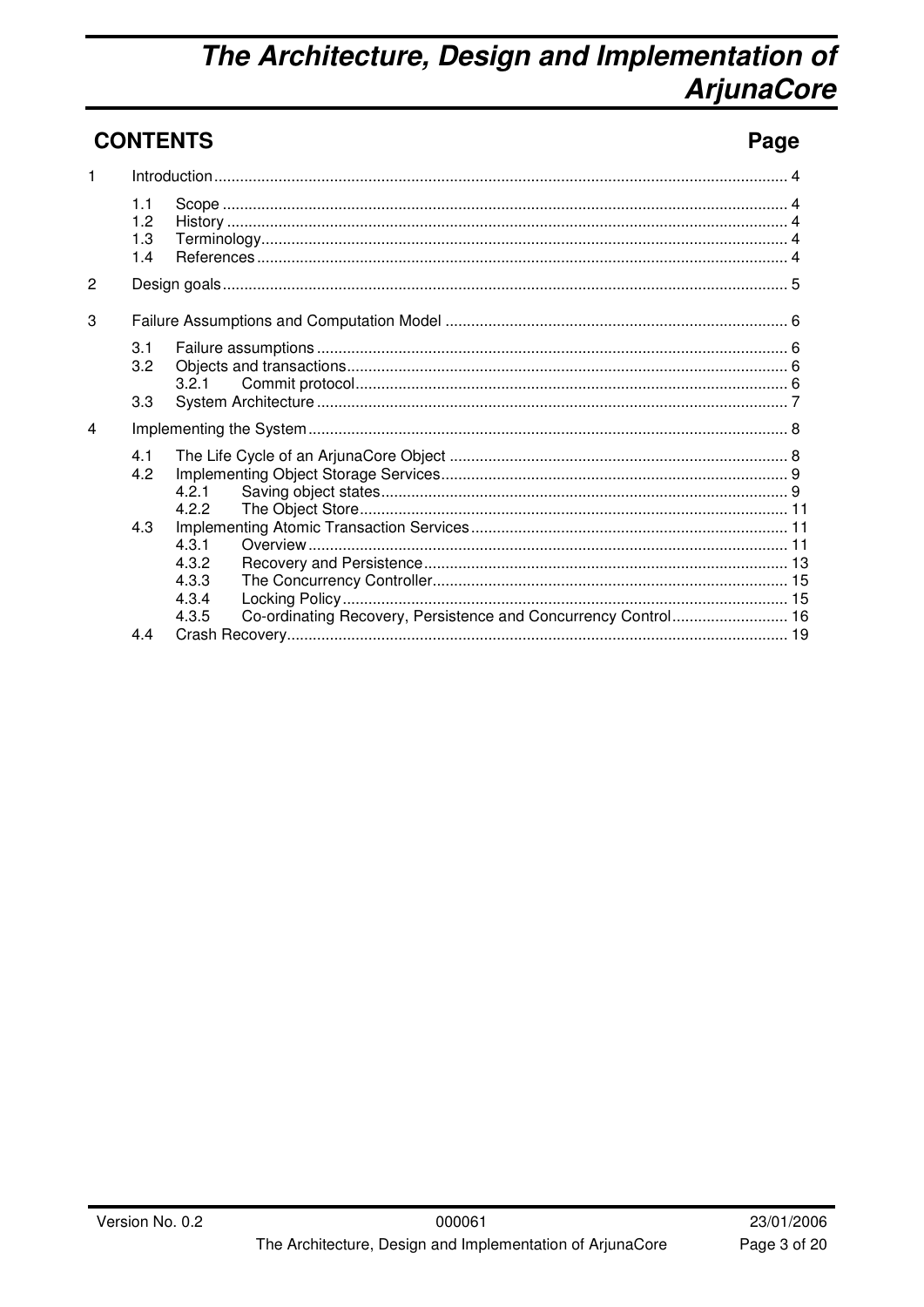### **1 Introduction**

### **1.1 Scope**

This document is a description of the Architecture, Design and Implementation of ArjunaCore 2.0, 2.1, 2.2 and 3.0.

The approved document forms a contract between the parties on the approvers' list and defines the expectations of all parties on the reviewers' list.

### **1.2 History**

| Date      | Ver No. | <b>Description</b>                  | <b>Updated By</b> |
|-----------|---------|-------------------------------------|-------------------|
| 18/3/2002 |         | <b>Draft</b>                        | Mark Little       |
| 26/3/2002 | 0.2     | Corrected document format and title | Steve Caughey     |

### **1.3 Terminology**

| ™erm | <b>Description</b> |
|------|--------------------|
|      |                    |

#### **1.4 References**

| <b>References</b> | <b>Description</b> |
|-------------------|--------------------|
|                   |                    |
|                   |                    |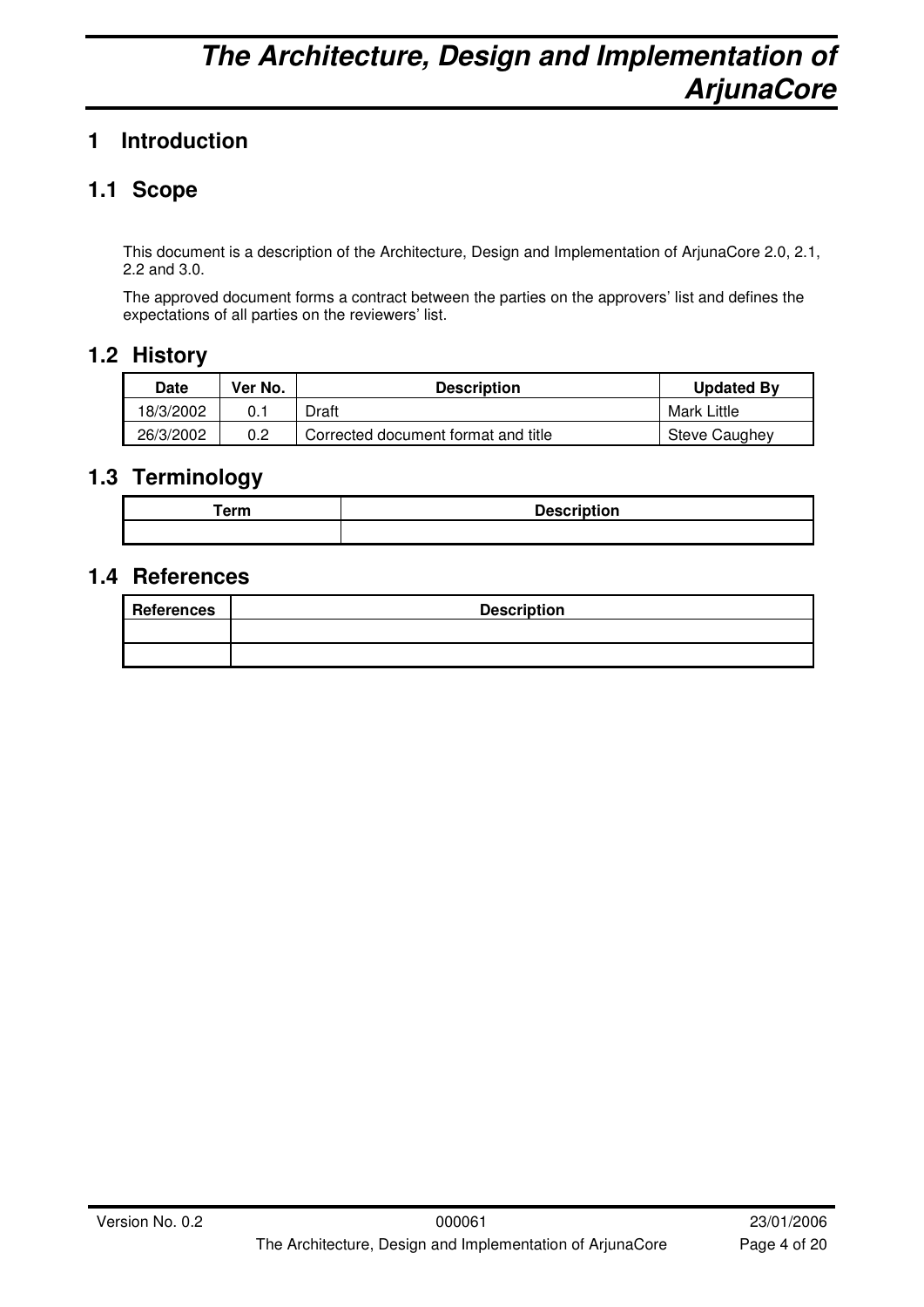### **2 Design goals**

ArjunaCore is an object-oriented programming system, implemented in 100% pure Java, that provides a set of tools for the construction of fault-tolerant applications using objects and transactions. ArjunaCore supports the computational model of nested atomic transactions controlling operations on persistent (long-lived) objects. Importantly, ArjunaCore is concerned solely with the use of local transactions, i.e., transactions that run on a single machine. If distributed transactions are required, ArjunaCore provides the necessary hooks to enable information about its local transactions (the *transaction context*) to be transmitted in a manner suitable for the environment in which it is running, e.g., CORBA IIOP or SOAP/XML.

At the heart of every transaction processing system is a *transaction manager* (also known as a transaction coordinator). It is the transaction manager that is responsible for ensuring the atomicity and durability properties of the transactions under its control. The isolation and consistency are provided by transactional resources that participate in the transaction on behalf of applications and services. The coordinator must maintain a transaction log in case of failures and a recovery system to use this log to complete transactions that were in flight and caught by any failures (e.g., a machine or process crash). It is important to realize that this functionality if required by all transaction systems, whether or not they support distributed transactions. ArjunaCore provides this exact functionality in a highly optimized, configurable and extensible manner. It has an extremely small footprint (easily executable on mobile devices, for example) and deliberately knows nothing about distribution: it is concerned only with local (same process) transactions. However, importantly it has sufficient hooks to enable the transactions it creates to be distributed in a manner which makes sense for the environment in which it operates, e.g., CORBA IIOP or SOAP/XML.

The design and implementation goal of *ArjunaCore* was to provide a state of the art programming system for constructing fault-tolerant distributed applications. In meeting this goal, three system properties were considered highly important:

- Modularity. The system should be easy to install and run. In particular, it should be possible to replace a component of ArjunaCore by an equivalent component already present in the underlying system.
- Integration of mechanisms. A fault-tolerant system requires a variety of system functions for concurrency control, error detection and recovery from failures, etc. These mechanisms must be provided in an integrated manner such that their use is easy and natural.
- Flexibility. These mechanisms should also be flexible, permitting application specific enhancements, such as type-specific concurrency and recovery control, to be easily produced from the existing default ones.
- Distribution. Most of the differences between different distributed transaction systems are typically in the way in which the transaction context is propagated: the core transaction engines vary little between these environments since they are all based on the same two-phase commit protocol. Therefore, is should be relatively easy to embed ArjunaCore in any environment and distribute context information appropriately.

In ArjunaCore, the first goal has been met by dividing the overall system functionality into a number of modules which interact with each other through well defined *narrow* interfaces. The remaining goals have been met primarily through the provision of a classes which have been organised into a class hierarchy in a manner that will be familiar to developers object-oriented systems. ArjunaCore assumes that every major entity in the application is an object. This philosophy also applies to the internal structure of ArjunaCore itself. Thus, ArjunaCore not only supports an object-oriented model of computation, but its internal structure is also object-oriented. This approach has permitted the use of the *inheritance* mechanisms of object-oriented systems for incorporating the properties of faulttolerance in a very flexible and integrated manner.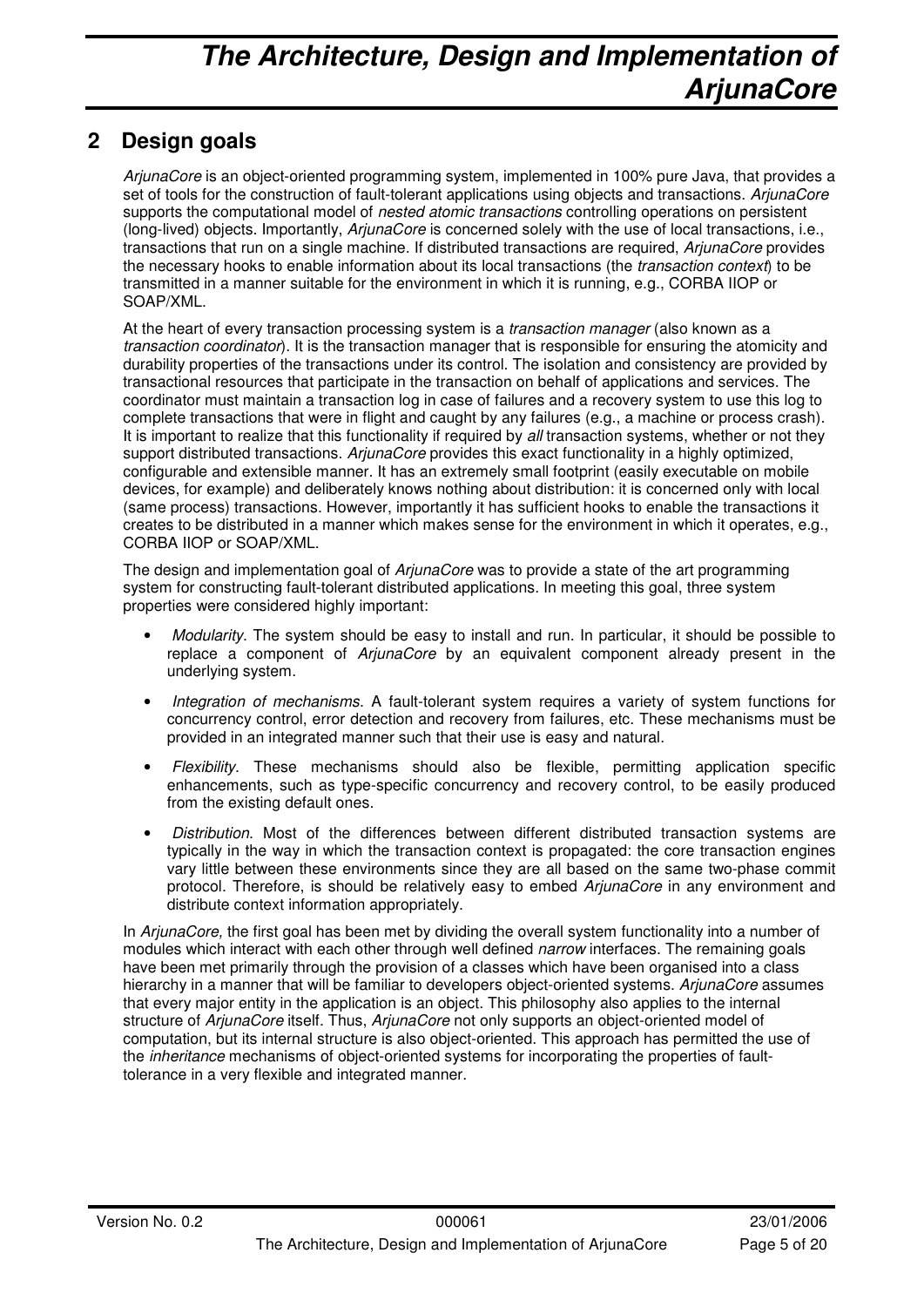### **3 Failure Assumptions and Computation Model**

### **3.1 Failure assumptions**

It is assumed that the hardware components of the system are computers (nodes), connected by a communication subsystem. A node is assumed to work either as specified or simply to stop working (crash). After a crash, a node is repaired within a finite amount of time and made active again. A node may have both stable (crash-proof) and non-stable (volatile) storage or just non-stable storage. All of the data stored on volatile storage is assumed to be lost when a crash occurs; any data stored on stable storage remains unaffected by a crash. Faults in the underlying communication subsystem may result in failures such as lost, duplicated or corrupted messages. Well known network protocol techniques are available for coping with such failures, so their treatment will not be discussed further.

### **3.2 Objects and transactions**

As indicated, we are considering a computation model in which application programs manipulate persistent (long-lived) objects under the control of atomic transactions. Each object is an instance of some class. The class defines the set of *instance variables* each object will contain and the *operations* or methods that determine the behaviour of the object. The operations of an object have access to the instance variables and can thus modify the internal state of that object. All operation invocations may be controlled by the use of atomic transactions which have the well known ACID properties of:

- Atomic: if interrupted by failure, all effects are undone (rolled back).
- Consistent: the effects of a transaction preserve invariant properties.
- Isolated: a transaction's intermediate states are not visible to other transactions. Transactions appear to execute serially, even if they are performed concurrently.
- Durable: the effects of a completed transaction are persistent; they are never lost (except in a catastrophic failure).

Atomic transactions can be nested. A commit protocol is used during the termination of an outermost atomic transaction (top-level transaction) to ensure that either all the objects updated within the transaction have their new states recorded on stable storage (committed), or, if the transaction aborts, no updates get recorded. Typical failures causing a computation to be aborted include node crashes and continued loss of messages caused by a partition. It is assumed that, in the absence of failures and concurrency, the invocation of an operation produces consistent (class specific) state changes to the object. Atomic transactions then ensure that only consistent state changes to objects take place despite concurrent access and any failures.

The object and transaction model provides a natural framework for designing fault-tolerant systems with persistent objects. When not in use a persistent object is assumed to be held in a *passive* state in an object store (a stable object repository) and is activated on demand (i.e., when an invocation is made) by loading its state and methods from the persistent object store to the volatile store, and associating with it an object container.

### **3.2.1 Commit protocol**

A two-phase commit protocol is required to guarantee that all of the transaction participants either commit or abort any changes made. Figure 1 illustrates the main aspects of the commit protocol: during phase 1, the transaction coordinator, C, attempts to communicate with all of the transaction participants, A and B, to determine whether they will commit or abort. An abort reply from any participant acts as a veto, causing the entire transaction to abort. Based upon these (lack of) responses, the coordinator arrives at the decision of whether to commit or abort the transaction. If the transaction will commit, the coordinator records this decision on stable storage, and the protocol enters phase 2, where the coordinator forces the participants to carry out the decision. The coordinator also informs the participants if the transaction aborts.

When each participant receives the coordinator's phase 1 message, they record sufficient information on stable storage to either commit or abort changes made during the transaction. After returning the phase 1 response, each participant which returned a commit response *must* remain blocked until it has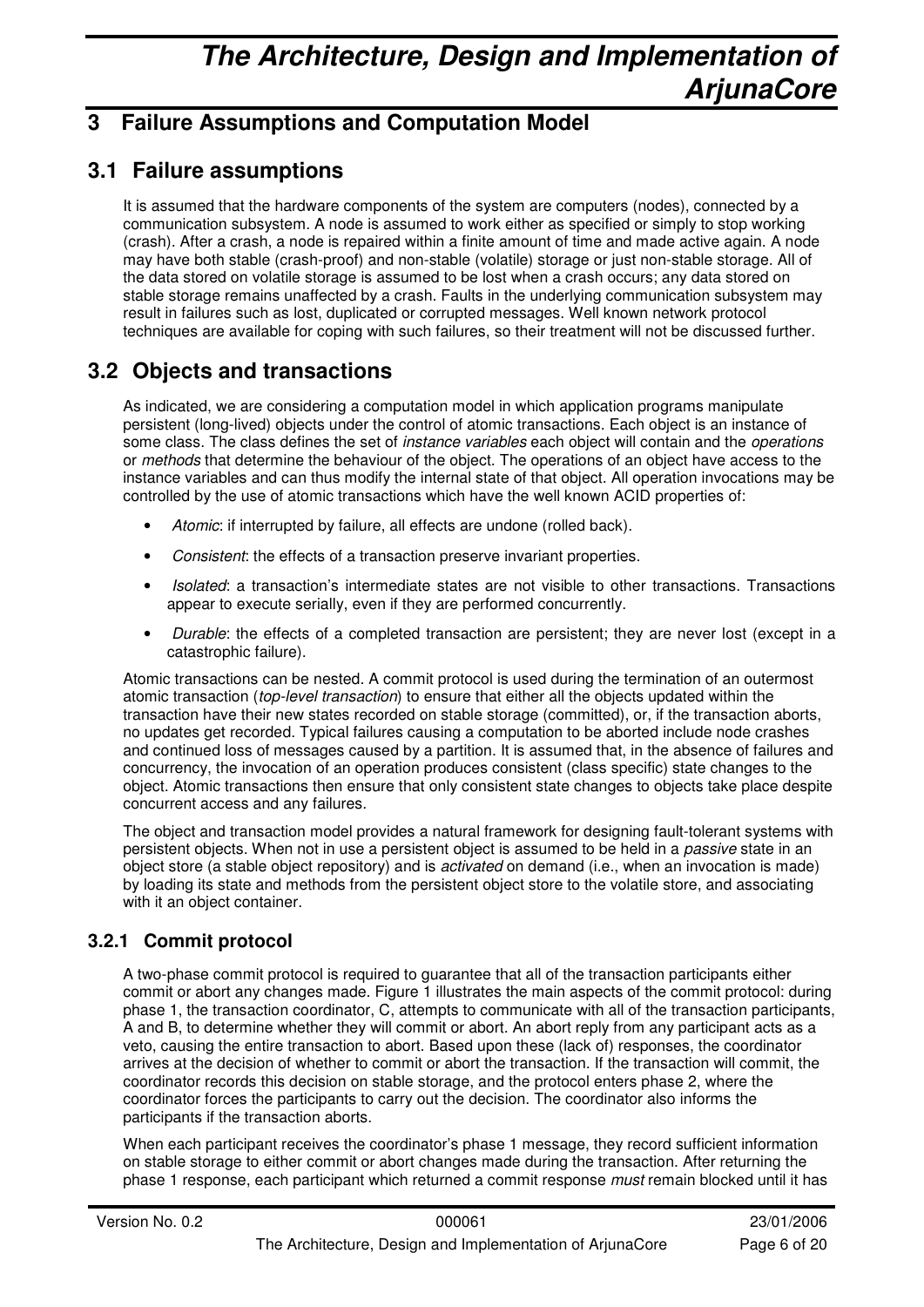received the coordinator's phase 2 message. Until they receive this message, these resources are unavailable for use by other transactions. If the coordinator fails before delivery of this message, these resources remain blocked. However, if crashed machines eventually recover, crash recovery mechanisms can be employed to unblock the protocol and terminate the transaction.



**Figure 1: Two-phase commit protocol.** 

### **3.3 System Architecture**

With the above discussion in mind, we will first present a simple client-server based model for accessing and manipulating persistent objects and then present the overall system architecture necessary for supporting the model. We will consider a system without any support for object replication, deferring the discussion on replication to a later section.

We assume that each persistent object possesses a unique, system given identifier (UID). The passive representation of an object in the object store may differ from its volatile store representation. The ArjunaCore model assumes that an *object* is responsible for providing the relevant state transformation operations that enable its state to be stored and retrieved from the object store. Further, we assume that each object is responsible for performing appropriate concurrency control to ensure serialisability of atomic transactions. In effect this means that each object will have a concurrency control object associated with it. In the case of locking, each method will have an operation for acquiring, if necessary, an appropriate lock from the associated lock manager before accessing the object's state; the locks are released when the commit/abort operations are executed.

We can now identify the main modules of ArjunaCore and the services they provide for supporting persistent objects.

- (i) Atomic Transaction module. Provides atomic transaction support to application programs in the form of operations for starting, committing and aborting transactions;
- (ii) Object Store module. Provides a stable storage repository for objects; these objects are assigned unique identifiers (UIDs) for naming them.

The ArjunaCore structure is highly modular: by encapsulating the properties of persistence, recoverability, shareability, serialisability and failure atomicity in an Atomic Transaction module and defining narrow, well-defined interfaces to the supporting environment, ArjunaCore achieves a significant degree of modularity as well as portability.

We will now use a simple program to illustrate how these modules interact. The program shown below is accessing two existing persistent objects,  $A$ , an instance of class  $O1$  and  $B$ , an instance of class  $O2$ .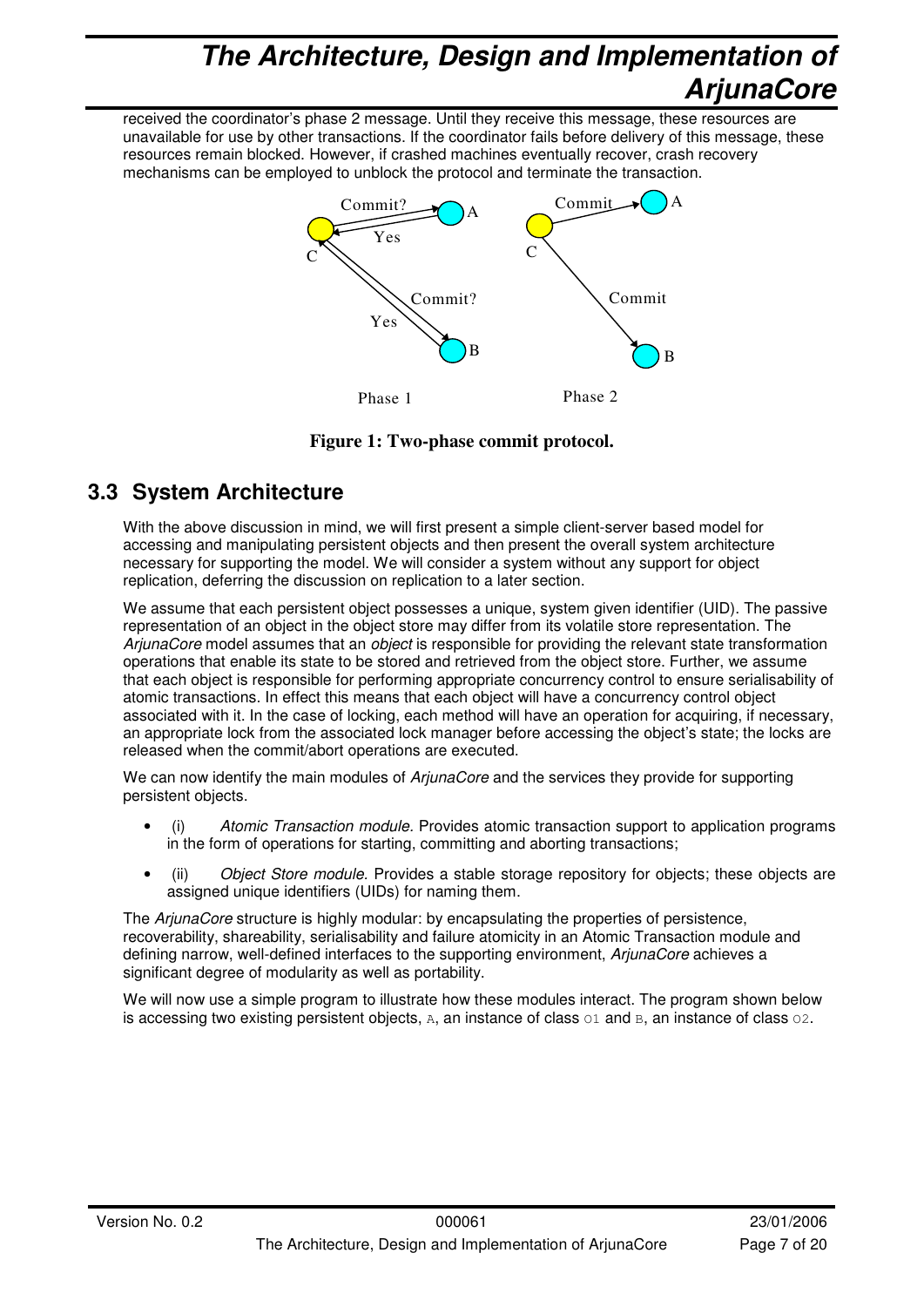```
{ 
    O1 objet1(UidA); \frac{x}{100} /* bind to A */<br>02 objet2(UidB): \frac{x}{100} /* bind to B */
                                    y^* bind to B */
     AtomicAction act; 
    act.begin(); \frac{1}{2} /* start of atomic action act */
     objct1.op(...); 
    objct2.op(...); /* invocations ...*/
      ....... 
     act.commit(); /* act commits */ 
                                    /* break bindings to A and B */
```
#### **Program 1: Outline transaction example.**

Thus, to bind to A, a local instance of  $\circ$ 1 called  $\circ$ b<sub>1</sub> ct 1 is created, passing to its constructor an instance of the UID representing its persistent state. The Object Store module of ArjunaCore enables the object (or container) to load the latest (committed) state of the object from the object store of a node. The state is loaded, where necessary, as a side effect of locking the object. To manipulate objects under the control of an atomic action, the application creates a new instance of an transaction (act) and invokes its begin operation. The commit operation is responsible for committing the transaction (using a twophase commit protocol).

### **4 Implementing the System**

The following sub-sections describe in detail how the architecture outlined in the previous sections has been implemented in ArjunaCore. We start by concentrating on object storage, retrieval, and the atomic transaction system.

### **4.1 The Life Cycle of an ArjunaCore Object**

A persistent object not in use is assumed to be held in a *passive* state with its state residing in an object store (in AriunaCore this is implemented by the class object Store) and activated on demand. Passive representations of an object are held as instances of the class ObjectState. Such instances are compacted machine and architecture independent forms of arbitrary user-defined objects. As such they can be stored in the object store for persistence purposes; held in memory for recovery purposes; or transmitted over a communications medium for distribution purposes. The class Input/OutputObjectState is responsible for maintaining a buffer into which the instance variables that constitute the state of an object may be contiguously saved and provides a full set of operations that allows the runtime representation of a Java object to be converted to and from an Input/OutputObjectState instance. The fundamental life cycle of a persistent object in ArjunaCore is shown in Figure 3.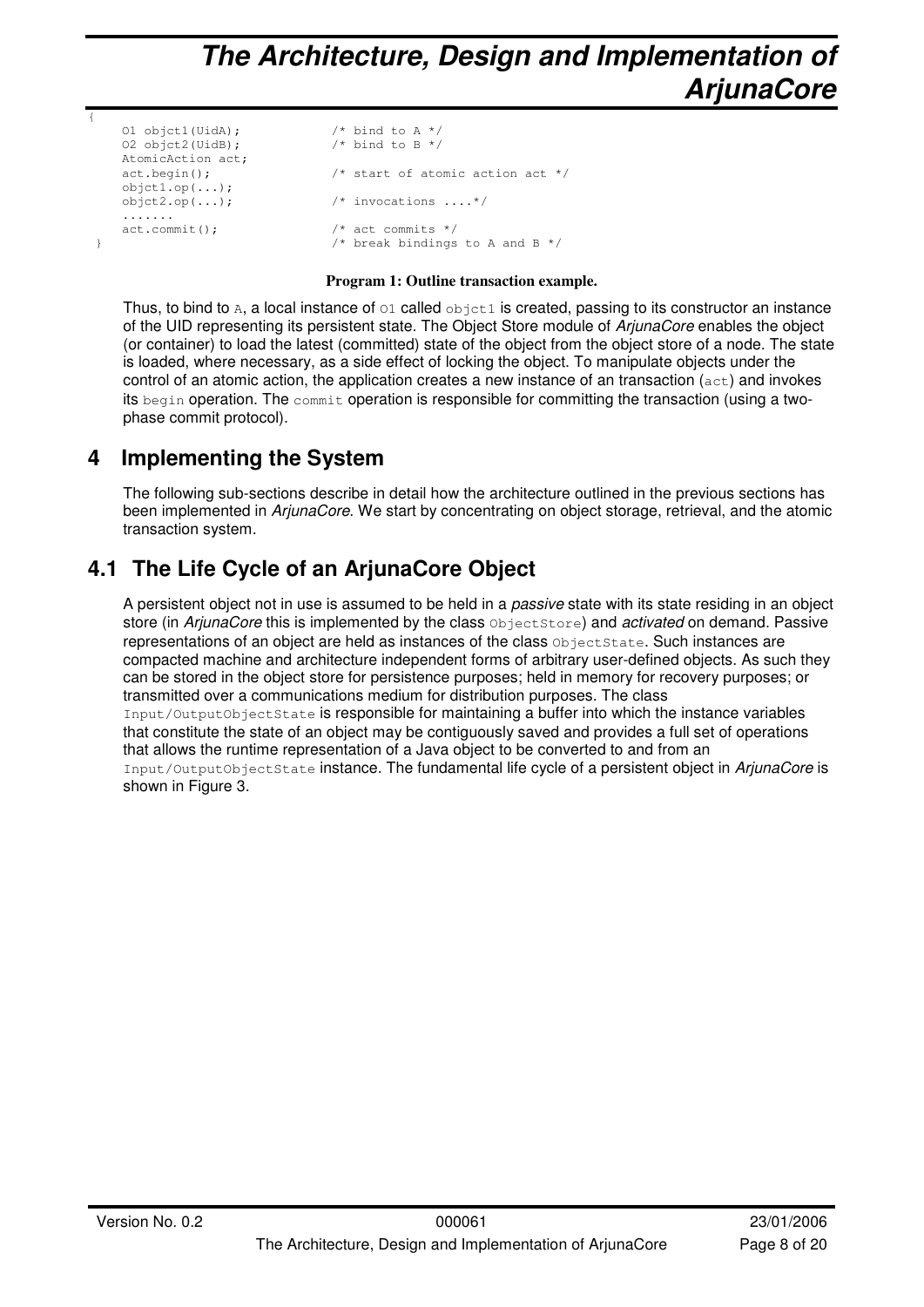

**Figure 3: The lifecycle of a persistent object.** 

- The object is initially passive, and is stored in the object store as an instance of the class OutputObjectState.
- When required by an application the object is automatically activated by reading it from the store using a read committed operation and is then converted from an InputObjectState instance into a fully-fledged object by the restore\_state operation of the object.
- When the application has finished with the object it is deactivated by converting it back into an OutputObjectState instance using the save\_state operation, and is then stored back into the object store as a shadow copy using write uncommitted. This shadow copy can be committed, overwriting the previous version, using the commit\_state operation. The existence of shadow copies is normally hidden from the programmer by the atomic action system. Object de-activation normally only occurs when the top-level action within which the object was activated commits. During its life time, a persistent object may be made active then many times.

The operations save state and restore state are fundamental operations that form part of the interface provided by the class  $statelManager$ . Their definition and use are described in a later section.

### **4.2 Implementing Object Storage Services**

#### **4.2.1 Saving object states**

ArjunaCore needs to be able to remember the state of an object for several purposes, including recovery (the state represents some past state of the object), persistence (the state represents the final state of an object at application termination), and for distribution purposes (the state represents the current state of an object that must be shipped to a remote site). Since all of these requirements require common functionality they are all implemented using the same mechanism - the classes Input/OutputObjectState and Input/OutputBuffer.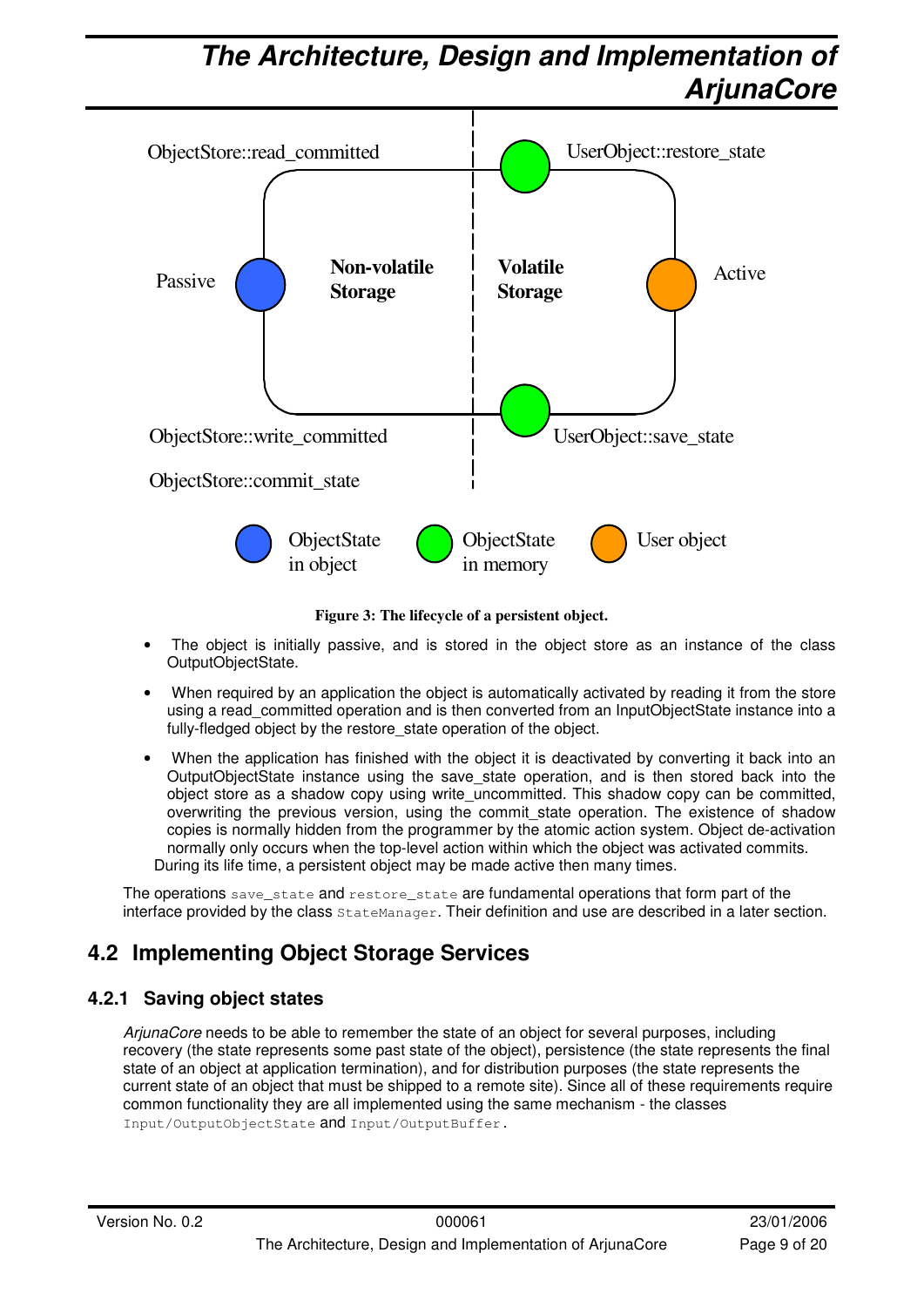```
public class OutputBuffer 
{ 
public OutputBuffer (); 
public final synchronized boolean valid (); 
public synchronized byte[] buffer(); 
public synchronized int length (); 
      /* pack operations for standard Java types */ 
public synchronized void packByte (byte b) throws IOException; 
public synchronized void packBytes (byte[] b) throws IOException; 
public synchronized void packBoolean (boolean b) throws IOException; 
public synchronized void packChar (char c) throws IOException; 
public synchronized void packShort (short s) throws IOException; 
public synchronized void packInt (int i) throws IOException; 
public synchronized void packLong (long l) throws IOException; 
public synchronized void packFloat (float f) throws IOException; 
public synchronized void packDouble (double d) throws IOException; 
public synchronized void packString (String s) throws IOException;
}; 
public class InputBuffer 
{ 
public InputBuffer (); 
public final synchronized boolean valid (); 
public synchronized byte[] buffer(); 
public synchronized int length (); 
      /* unpack operations for standard Java types */ 
public synchronized byte unpackByte () throws IOException; 
public synchronized byte[] unpackBytes () throws IOException; 
public synchronized boolean unpackBoolean () throws IOException; 
public synchronized char unpackChar () throws IOException; 
public synchronized short unpackShort () throws IOException; 
public synchronized int unpackInt () throws IOException; 
public synchronized long unpackLong () throws IOException; 
public synchronized float unpackFloat () throws IOException; 
public synchronized double unpackDouble () throws IOException; 
public synchronized String unpackString () throws IOException; 
}; 
     The Input/OutputBuffer class maintains an internal array into which instances of the standard
     Java types can be contiguously packed (unpacked) using the _{\text{pack}} (unpack) operations. This buffer
     is automatically resized as required should it have insufficient space. The instances are all stored in the 
     buffer in a standard form (so-called network byte order) to make them machine independent. 
class OutputObjectState extends OutputBuffer 
{ 
public OutputObjectState (Uid newUid, String typeName);
```
public boolean notempty (); public int size (); public Uid stateUid (); public String type (); }; class InputObjectState extends InputBuffer { public OutputObjectState (Uid newUid, String typeName, byte[] b); public boolean notempty (); public int size (); public Uid stateUid (); public String type (); };

The class Input/OutputObjectState provides all the functionality of Input/OutputBuffer (through inheritance) but adds two additional instance variables that signify the Uid and type of the object for which the Input/OutputObjectState instance is a compressed image. These are used when accessing the object store during storage and retrieval of the object state.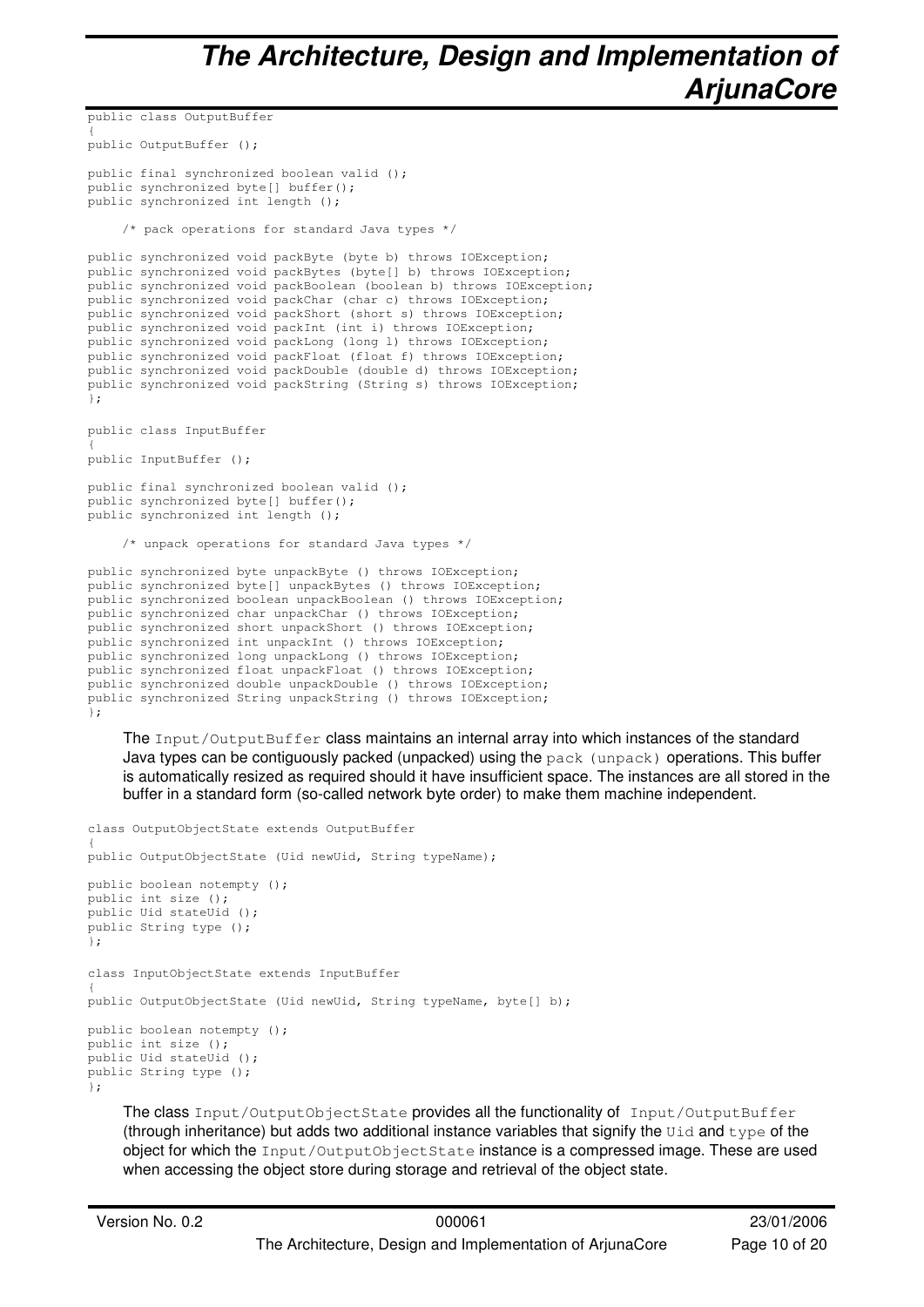#### **4.2.2 The Object Store**

The object store provided with ArjunaCore deliberately has a fairly restricted interface so that it can be implemented in a variety of ways. For example, object stores are implemented in shared memory; on the Unix file system (in several different forms); and as a remotely accessible store. Note: as with all ArjunaCore classes the default object stores are pure Java implementations; to access the shared memory and other more complex object store implementations it is necessary to use native methods.

All of the object stores hold and retrieves instances of the class Input/OutputObjectState. These instances are named by the  $Uid$  and  $Type$  of the object that they represent. States are read using the read committed operation and written by the system using the write uncommitted operation. Under normal operation new object states do not overwrite old object states but are written to the store as shadow copies. These shadows replace the original only when the commit\_state operation is invoked. Normally all interaction with the object store is performed by ArjunaCore system components as appropriate thus the existence of any shadow versions of objects in the store are hidden from the programmer.

public class ObjectStore

```
{ 
public static final int OS_COMMITTED; 
public static final int OS_UNCOMMITTED; 
public static final int OS_COMMITTED_HIDDEN; 
public static final int OS_UNCOMMITTED_HIDDEN; 
public static final int OS_UNKNOWN; 
      /* The abstract interface */ 
public abstract boolean commit_state (Uid u, String name) 
                                                throws ObjectStoreException; 
public abstract InputObjectState read_committed (Uid u, String name) 
                                  throws ObjectStoreException; 
public abstract boolean write_uncommitted (Uid u, String name, 
                    OutputObjectState os) throws ObjectStoreException;
```
 . . . };

When a transactional object is committing it is necessary for it to make certain state changes persistent in order that it can recover in the event of a failure and either continue to commit, or rollback. To guarantee ACID properties, these state changes must be flushed to the persistence store implementation before the transaction can proceed to commit; if they are not, the application may assume that the transaction has committed when in fact the state changes may still reside within an operating system cache, and may be lost by a subsequent machine failure. By default, ArjunaCore ensures that such state changes are flushed. However, doing so can impose a significant performance penalty on the application.

In order to improve the performance of the store several optimisations are implemented. The first is an open file cache that keeps files containing object states open as long as possible. This is to reduce the considerable overhead UNIX imposes for file system opens. Files are automatically added to this cache when first used and remain in it until they are explicitly removed or the cache needs compacting. The cache size is configurable and is initially set to use 50% of the available file descriptors for a process. The second optimisation overcomes read latency introduced by the use of a header. When a shadow copy is committed the store determines if the object is small enough to fit into the disk block reserved for the header. If it will then it is written to that block immediately after the control information as part of the same write system call that replaces the header block. Thus when the header is later read the last committed state may also be implicitly read and is immediately available without the need to read either of the object storage areas.

### **4.3 Implementing Atomic Transaction Services**

#### **4.3.1 Overview**

The principal classes which make up the class hierarchy of the ArjunaCore Atomic Transaction module are depicted below.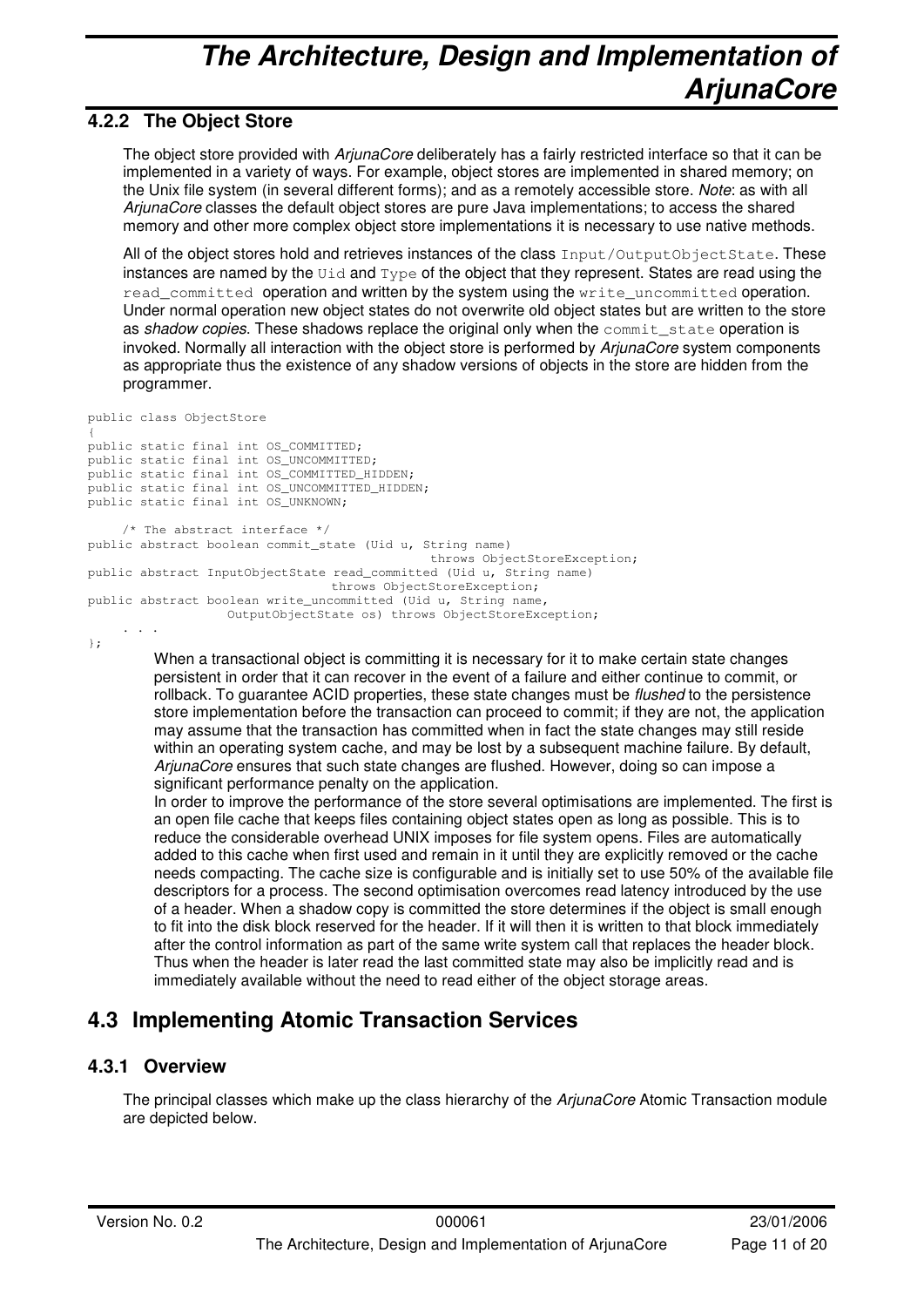

*Figure 2: ArjunaCore class hierarchy* 

To make use of atomic transactions in an application, instances of the class AtomicAction must be declared by the programmer in the application as illustrated earlier. The operations this class provides (begin, abort, commit) can then be used to start and manipulate atomic transactions (including nested transactions). The only objects controlled by the resulting transactions are those objects which are either instances of ArjunaCore classes or are user-defined classes derived from LockManager and hence are members of the hierarchy shown above.

Most ArjunaCore system classes are derived from the base class stateManager, which provides primitive facilities necessary for managing persistent and recoverable objects. These facilities include support for the activation and de-activation of objects, and state-based object recovery. Thus, instances of the class stateManager are the principal users of the object store service. The class LockManager uses the facilities of StateManager and provides the concurrency control (two-phase locking in the current implementation) required for implementing the serialisability property of atomic transactions. The implementation of transaction facilities for recovery, persistence management and concurrency control is supported by a collection of object classes derived from the class AbstractRecord which is in turn derived from stateManager. For example, instances of LockRecord and RecoveryRecord record recovery information for  $_{\text{Lock}}$  and user-defined objects respectively. The  $_{\text{AtomicAction}}$  class manages instances of these classes (using an instance of the class RecordList which corresponds to the intentions list used in traditional transaction systems) and is responsible for performing aborts and commits.

Consider a simple example. Assume that  $\text{Example}$  is a user-defined persistent class suitably derived from the ArjunaCore class LockManager. An application containing a transaction Trans accesses an object (called  $\circ$ ) of type  $\text{Example 1}$  by invoking the operation  $\circ$ <sup>1</sup> which involves state changes to  $\circ$ . The serialisability property requires that a write lock must be acquired on  $\circ$  before it is modified; thus the body of  $_{\text{op1}}$  should contain a call to the setlock operation of the concurrency controller:

```
Boolean Example::op1 (...) 
{ 
       if (setlock (new Lock(WRITE)) == GRANTED) 
\left\{\begin{array}{ccc} \end{array}\right\} // actual state change operations follow 
              ... 
 } 
}
```
#### **Program 4: Simple concurrency control**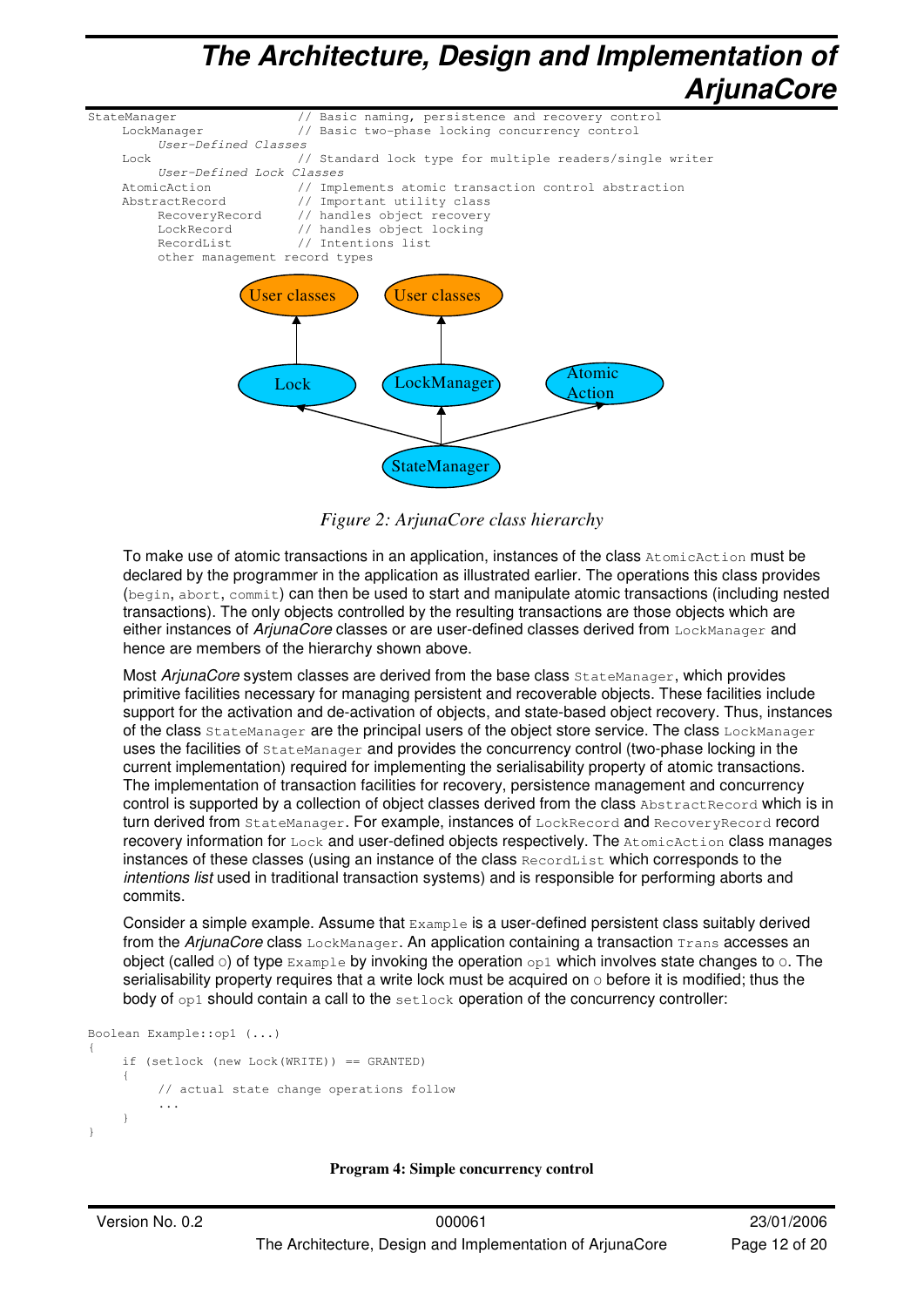The operation setlock, provided by the LockManager class, performs the following functions in this case:

- Check write lock compatibility with the currently held locks, and if allowed:
- Call the stateManager operation activate that will load, if not done already, the latest persistent state of  $\circ$  from the object store. Then call the  $StateManager$  operation modified which has the effect of creating an instance of either RecoveryRecord or PersistenceRecord for  $\circ$  depending upon whether  $\circ$  was persistent or not (the Lock is a WRITE lock so the old state of the object must be retained prior to modification) and inserting it into the RecordList of Trans.
- Create and insert a LockRecord instance in the RecordList of Trans.

Now suppose that transaction  $Trans$  is aborted sometime after the lock has been acquired. Then the abort operation of AtomicAction will process the RecordList instance associated with Trans by invoking an appropriate  $_{\text{abort}}$  operation on the various records. The implementation of this operation by the LockRecord class will release the WRITE lock while that of

RecoveryRecord/PersistenceRecord will restore the prior state of 0.

Each of these classes and their relationships with each other will be described in greater detail in the following sections.

#### **4.3.2 Recovery and Persistence**

At the root of the class hierarchy in ArjunaCore is the class StateManager. As indicated before, this class is responsible for object activation and deactivation, object recovery and also maintains object names (in the form of object UIDs).

```
public class ObjectStatus 
{ 
public static final int PASSIVE; 
public static final int PASSIVE_NEW; 
public static final int ACTIVE; 
public static final int ACTIVE_NEW; 
public static final int UNKNOWN_STATUS; 
}; 
public class ObjectType 
{ 
public static final int RECOVERABLE; 
public static final int ANDPERSISTENT; 
public static final int NEITHER; 
}; 
public abstract class StateManager 
{ 
public synchronized boolean activate (); 
public synchronized boolean activate (String storeRoot); 
public synchronized boolean deactivate (); 
public synchronized boolean deactivate (String storeRoot, boolean commit); 
public synchronized void destroy (); 
public final Uid get uid ();
public boolean restore_state (InputObjectState, int ObjectType); 
public boolean save_state (OutputObjectState, int ObjectType); 
public String type (); 
 . . . 
protected StateManager (); 
protected StateManager (int ObjectType, ObjectName attr); 
protected StateManager (Uid uid); 
protected StateManager (Uid uid, ObjectName attr); 
 . . . 
protected final void modified (); 
      . . . 
};
```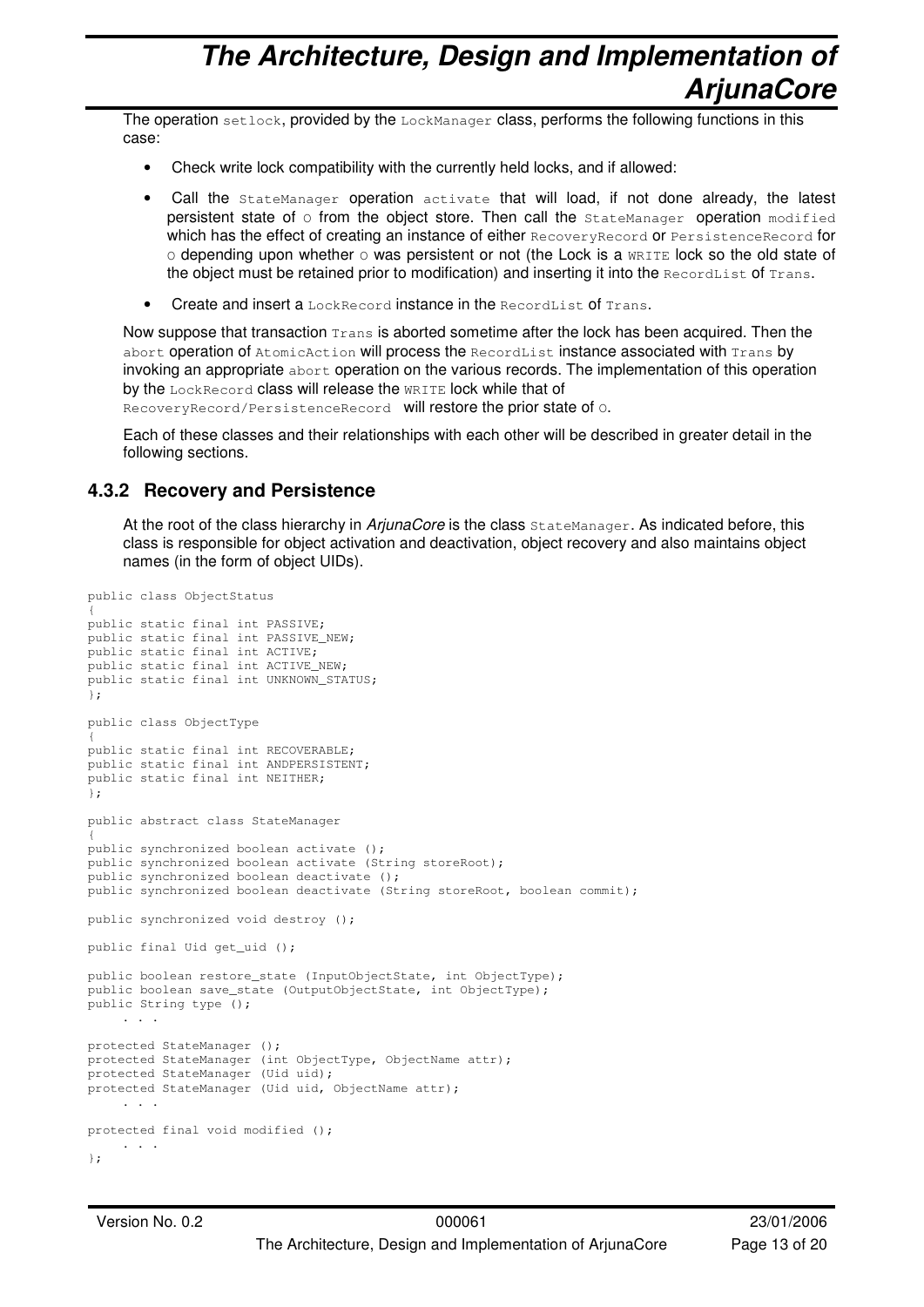#### **Program 5: class StateManager**

Objects are assumed to be of three possible basic flavours. They may simply be recoverable (signified by the constructor argument RECOVERABLE), in which case StateManager will attempt to generate and maintain appropriate recovery information for the object (as instances of the class Input/OutputObjectState as mentioned earlier). Such objects have lifetimes that do not exceed the application program that creates them. Objects may be recoverable and persistent (signified by ANDPERSISTENT), in which case the lifetime of the object is assumed to be greater than that of the creating or accessing application so that in addition to maintaining recovery information stateManager will attempt to automatically load (unload) any existing persistent state for the object by calling the activate (deactivate) operation at appropriate times. Finally, objects may possess none of these capabilities (signified by NEITHER) in which case no recovery information is ever kept nor is object activation/deactivation ever automatically attempted. This object property is selected at object construction time and cannot be changed thereafter. Thus an object cannot gain (or lose) recovery capabilities at some arbitrary point during its lifetime. This restriction simplifies some aspects of the overall object management.

If an object is recoverable (or persistent) then StateManager will invoke the operations save\_state (while performing deactivation), restore state (while performing activate) and type at various points during the execution of the application. These operations *must* be implemented by the programmer. However, the capabilities provided by Input/OutputObjectState make the writing of these routines fairly simple. For example, the save\_state implementation for a class Example that had member variables called  $A$ ,  $B$  and  $C$  could simply be the following:

```
public boolean save_state ( OutputObjectState os, int ObjectType ) 
{
```

```
 if (!super.save_state(os, ObjectType)) 
         return false; 
     try 
     { 
        os.packInt(A); 
        os.packString(B); 
         os.packFloat(C); 
        return true; 
 } 
     catch (IOException e) 
     { 
        return false; 
 } 
}
```
#### **Program 6: Example save\_state Code**

Since StateManager cannot detect user level state changes, it also exports an operation called modified. It is the responsibility of the programmer to call this operation prior to making any changes in the state of an object (as discussed before, this is normally automatically done via the concurrency controller).

The  $qet\_uid$  operation provides read only access to an object's internal system name for whatever purpose the programmer requires (such as registration of the name in a name server). The value of the internal system name can only be set when an object is initially constructed - either by the provision of an explicit parameter (for existing objects) or by generating a new identifier when the object is created.

Since object recovery and persistence essentially have complimentary requirements (the only difference being where state information is stored and for what purpose)  $stat$ exameger effectively combines the management of these two properties into a single mechanism. That is, it uses instances of the class Input/OutputObjectState both for recovery and persistence purposes. An additional argument passed to the save\_state and restore\_state operations allows the programmer to determine the purpose for which any given invocation is being made thus allowing different information to be saved for recovery and persistence purposes.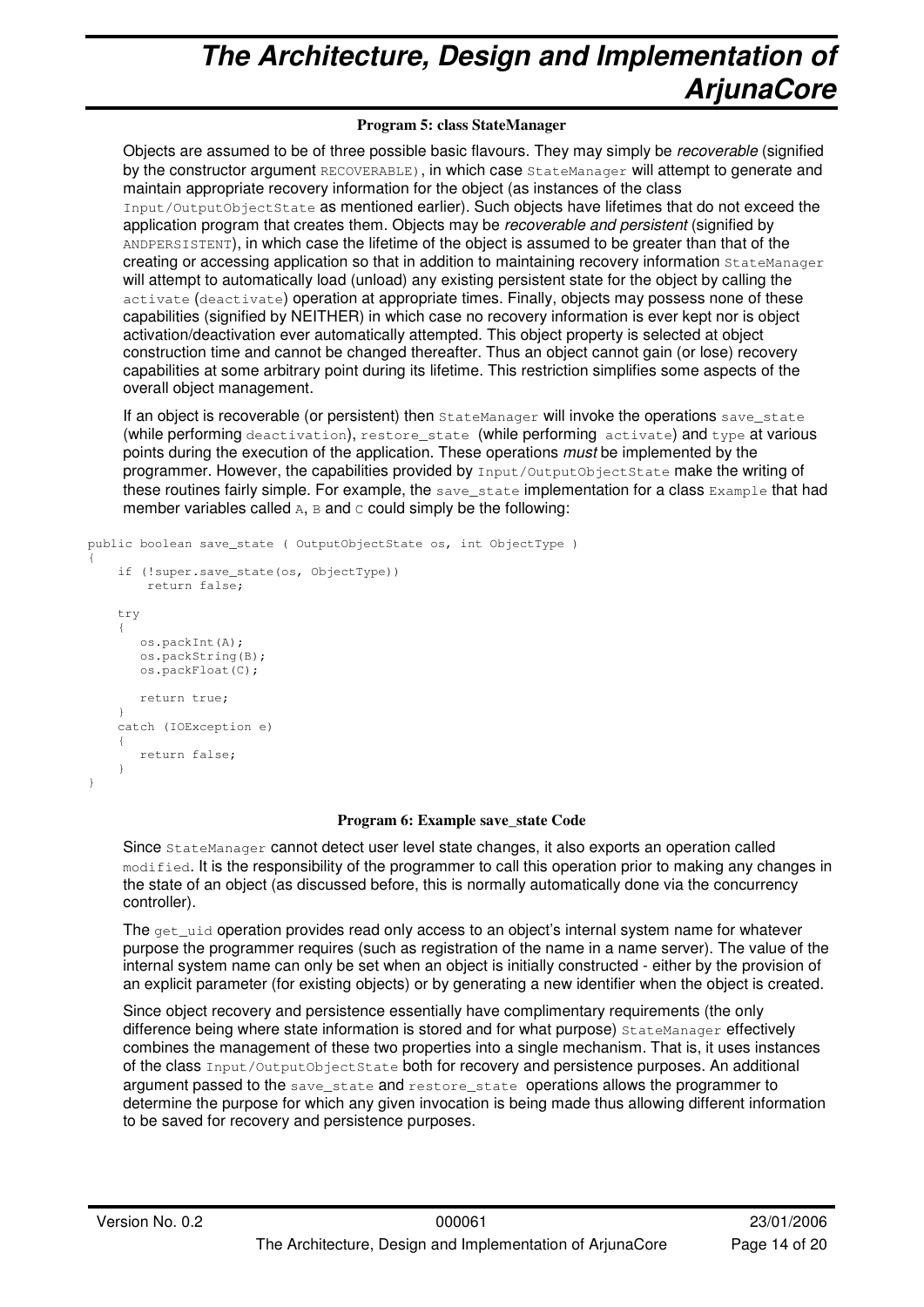#### **4.3.3 The Concurrency Controller**

The concurrency controller is implemented by the class  $Loss$   $LockManager$  (Program 7) which provides sensible default behaviour while allowing the programmer to override it if deemed necessary by the particular semantics of the class being programmed. The primary programmer interface to the concurrency controller is via the  $setlock$  operation. By default, the ArjunaCore runtime system enforces strict two-phase locking following a multiple reader, single writer policy on a per object basis. Lock acquisition is (of necessity) under programmer control, since just as stateManager cannot determine if an operation modifies an object, LockManager cannot determine if an operation requires a read or write lock. Lock release, however, is under control of the system and requires no further intervention by the programmer. This ensures that the two-phase property can be correctly maintained.

```
public class LockResult 
{ 
public static final int GRANTED; 
public static final int REFUSED; 
public static final int RELEASED; 
}; 
public class ConflictType 
{ 
public static final int CONFLICT; 
public static final int COMPATIBLE; 
public static final int PRESENT; 
}; 
public abstract class LockManager extends StateManager 
{ 
public static final int defaultTimeout;
public static final int defaultRetry; 
public static final int waitTotalTimeout; 
public synchronized int setlock (Lock l); 
public synchronized int setlock (Lock l, int retry); 
public synchronized int setlock (Lock l, int retry, int sleepTime); 
public synchronized boolean releaselock (Uid uid); 
     /* abstract methods inherited from StateManager */
public boolean restore state (InputObjectState os, int ObjectType);
public boolean save_state (OutputObjectState os, int ObjectType); 
public String type (); 
protected LockManager (); 
protected LockManager (int ObjectType, ObjectName attr); 
protected LockManager (Uid storeUid);
protected LockManager (Uid storeUid, int ObjectType, ObjectName attr);
      . . . 
};
```
#### **Program 7: class LockManager**

The LockManager class is primarily responsible for managing requests to set a lock on an object or to release a lock as appropriate. However, since it is derived from stateManager, it can also control when some of the inherited facilities are invoked. For example, if a request to set a write lock is granted, then LockManager invokes modified directly assuming that the setting of a write lock implies that the invoking operation must be about to modify the object. This may in turn cause recovery information to be saved if the object is recoverable. In a similar fashion, successful lock acquisition causes activate to be invoked.

### **4.3.4 Locking Policy**

Unlike many other systems, locks in ArjunaCore are not special system types. Instead they are simply instances of other ArjunaCore objects (the class Lock which is also derived from StateManager so that locks may be made persistent if required and can also be named in a simple fashion). Furthermore, LockManager deliberately has no knowledge of the semantics of the actual policy by which lock requests are granted. Such information is maintained by the  $_{\text{Lock}}$  class instances which provide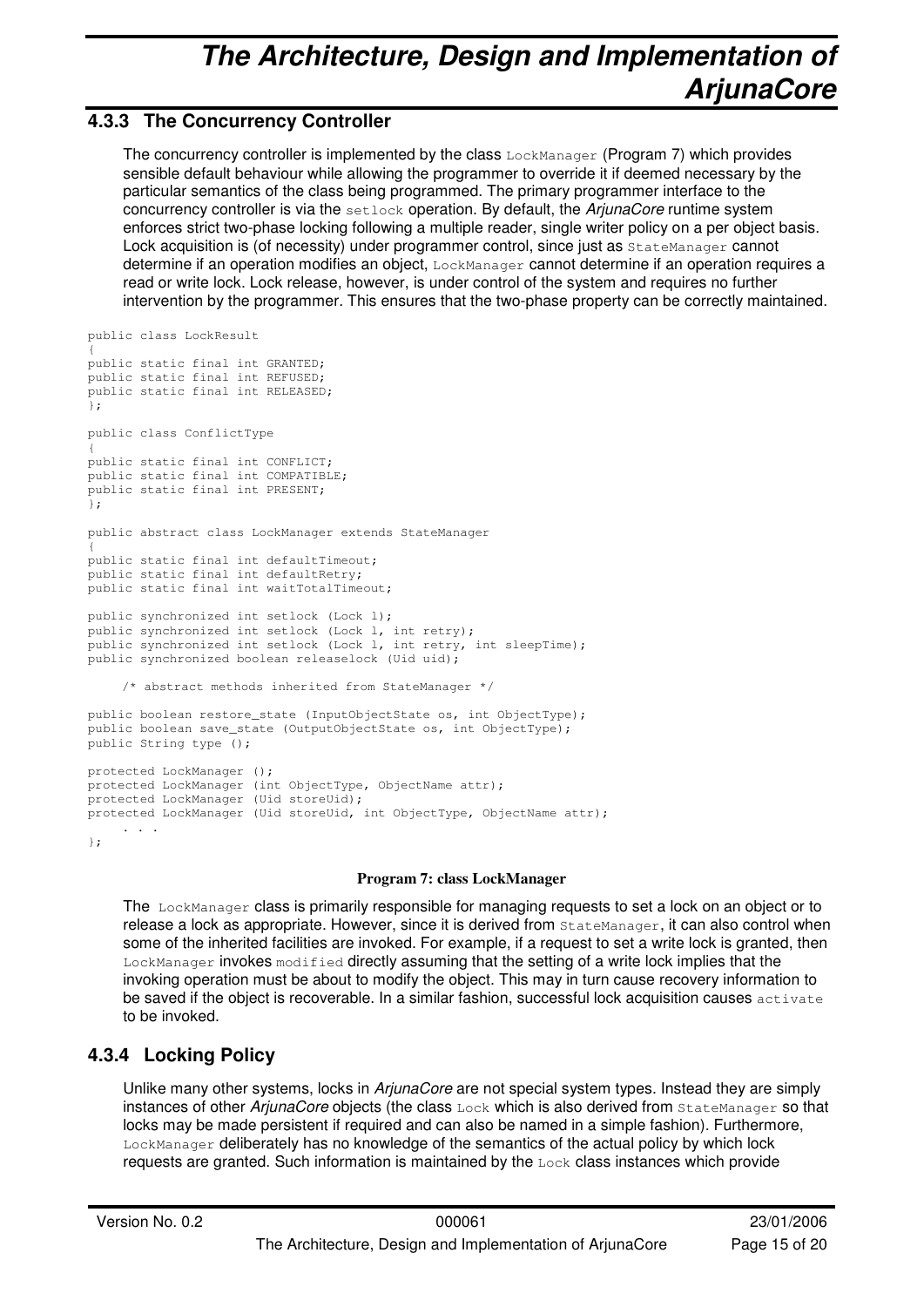operations (the conflictsWith operation) by which LockManager can determine if two locks conflict or not.

```
public class LockMode 
{ 
public static final int READ; 
public static final int WRITE;
}; 
public class LockStatus 
{ 
public static final int LOCKFREE; 
public static final int LOCKHELD; 
public static final int LOCKRETAINED; 
}; 
public class Lock extends StateManager 
{ 
public Lock (int lockMode); 
public boolean conflictsWith (Lock otherLock); 
public boolean modifiesObject (); 
public boolean restore_state (InputObjectState os, int ObjectType); 
public boolean save_state (OutputObjectState os, int ObjectType);
public String type (); 
      . . . 
};
```
#### **Program 8: class Lock**

This separation is important in that it allows the programmer to derive new lock types from the basic Lock class and by providing appropriate definitions of the conflict operations enhanced levels of concurrency may be possible. The Lock class provides a modifiesObject operation which LockManager uses to determine if granting this locking request requires a call on modified. This operation is provided so that locking modes other than simple read and write can be supported. The default Lock class supports the traditional multiple reader/single writer policy.

#### **4.3.5 Co-ordinating Recovery, Persistence and Concurrency Control**

Since objects are assumed to be encapsulated entities then they must be responsible for implementing the properties required by atomic actions themselves (with appropriate system support). This enables differing objects to have differing recovery and concurrency control strategies. Given this proviso then any atomic action implementation need only control the invocation of the operations providing these properties at the appropriate time and need not know how the properties themselves are actually implemented.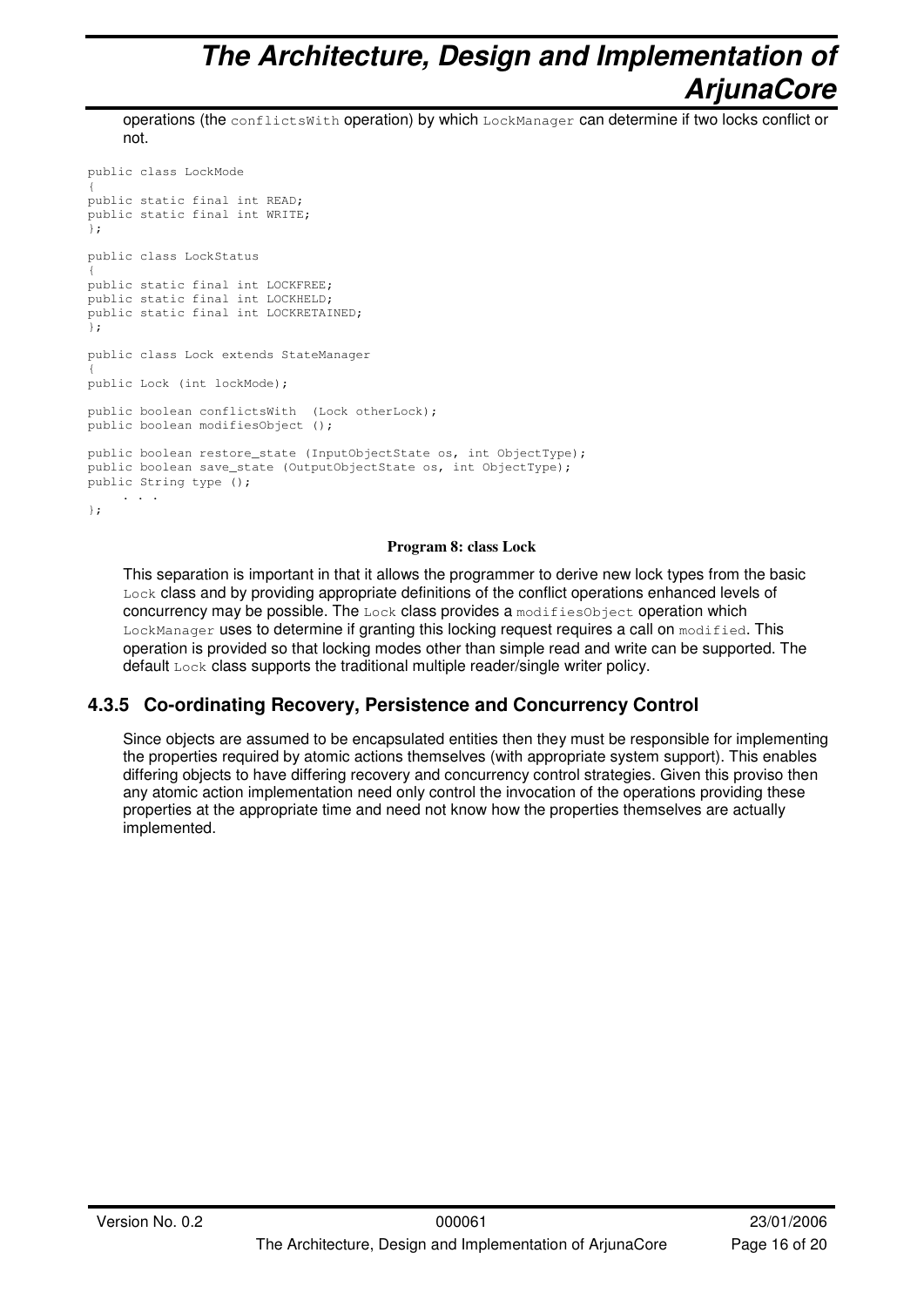```
public class BasicAction extends StateManager 
{ 
public BasicAction (); 
public BasicAction (Uid objUid); 
public final int status (); 
public final boolean preventCommit (); 
public final synchronized int add (AbstractRecord rec);
public final BasicAction parent (); 
public final int typeOfAction (); 
public final Uid topLevelActionUid (); 
public final BasicAction topLevelAction (); 
public final synchronized CheckedAction setCheckedAction (CheckedAction act); 
public static BasicAction Current (); 
protected synchronized int Begin (BasicAction parent); 
protected synchronized int End (boolean report_heuristics); 
protected synchronized int Abort (); 
protected synchronized final int prepare (boolean report_heuristics); 
protected synchronized final void phase2Commit (boolean report heuristics);
protected synchronized final void phase2Abort (boolean report_heuristics); 
protected RecordList pendingList; 
protected RecordList preparedList; 
protected RecordList readonlyList; 
protected RecordList failedList; 
protected RecordList heuristicList; 
};
```
#### **class BasicAction**

```
public class AtomicAction extends BasicAction 
{ 
public AtomicAction (); 
public AtomicAction (Uid objUid); 
public synchronized int begin (); 
public int commit (); 
public synchronized int commit (boolean report heuristics);
public synchronized int abort (); 
public String type (); 
public boolean addThread (); 
public synchronized boolean addThread (Thread t); 
public boolean removeThread ();
public synchronized boolean removeThread (Thread t); 
};
```
#### **Program 9: class AtomicAction**

In order to accomplish this AtomicAction instances maintain a list of instances of classes derived from a special abstract management class called AbstractRecord. Each of these classes manages a certain property, thus RecoveryRecords manage object recovery; LockRecords manage concurrency control information, etc. Instances of these management records are automatically added to the pendingList of the current atomic action as appropriate during execution of the application. Given this list of management records then it is thus sufficient for the operations of AtomicAction to run down the list invoking an appropriate operation on each record instance.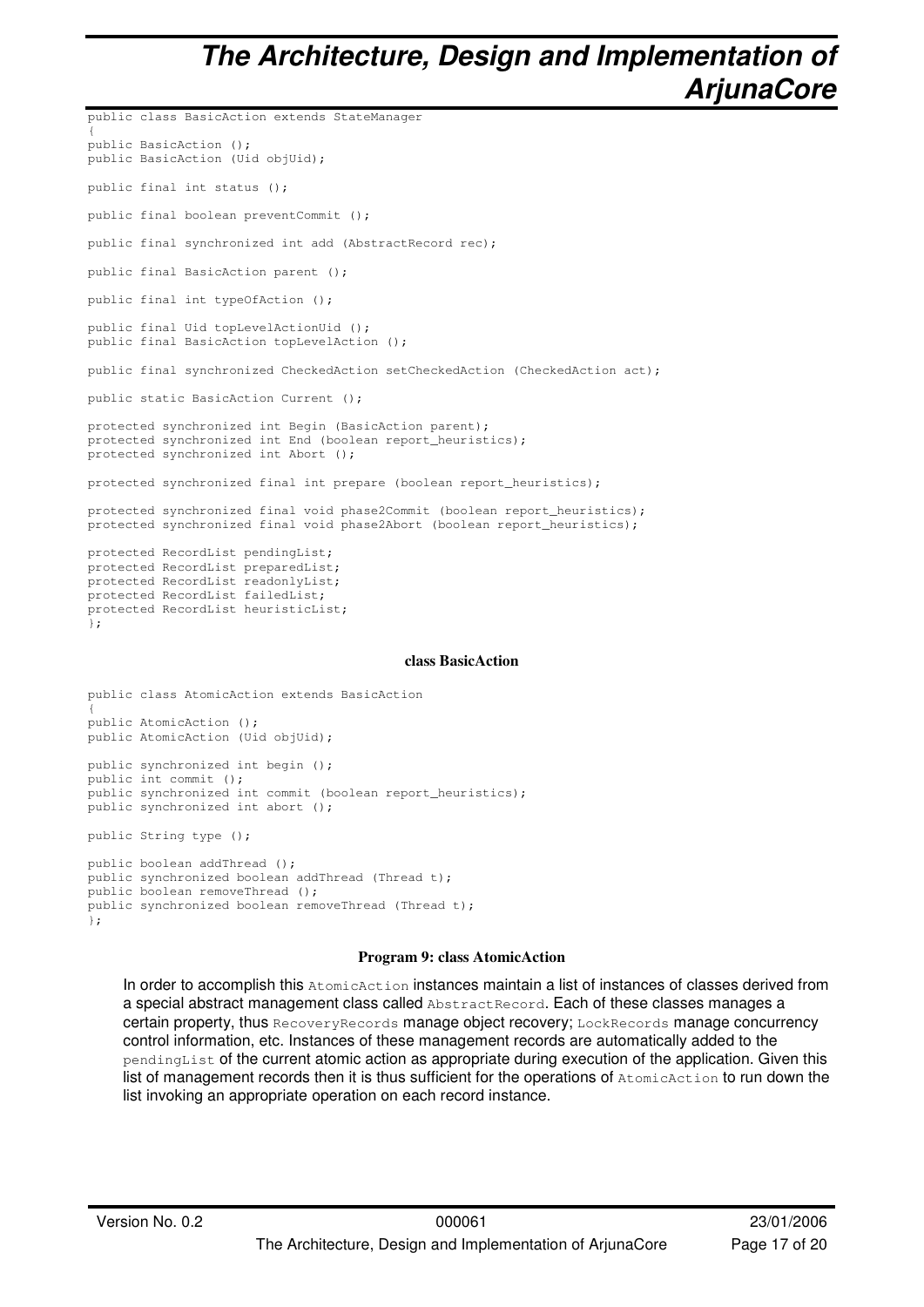```
public abstract class AbstractRecord extends StateManager 
{ 
public abstract int typeIs ();
public abstract Object value (); 
public abstract void setValue (Object o); 
public ClassName className (); 
public abstract int nestedAbort (); 
public abstract int nestedCommit (); 
public abstract int nestedPrepare (); 
public abstract int topLevelAbort () 
public abstract int topLevelCommit (); 
public abstract int topLevelPrepare (); 
public Uid order (); 
public String getTypeOfObject (); 
public boolean propagateOnAbort (): 
public boolean propaagteOnCommit (); 
public boolean equals (AbstractRecord rec); 
public boolean lessThan (AbstractRecord rec); 
public boolean greaterThan (AbstractRecord rec);
};
```
#### **Program 10: class AbstractRecord**

Thus, when an action is committed by the user (using the  $commit$  operation) then the two phase protocol implemented by AtomicAction is performed. This consists of firstly invoking the appropriate prepare phase operation (topLevelPrepare or nestedPrepare) on each of the records held in the pendingList. As each record is processed it is moved from the pendingList to either the preparedList or the readonlyList depending upon whether the record needs take part in phase two of the commit protocol. Each such invocation returns a status indicating whether the operation succeeded or not. If any failures are detected the prepare phase is terminated and the action will be aborted in phase two of the protocol.

Once the prepare phase has terminated AtomicAction will either invoke phase2commit or phase2Abort depending upon the result of the prepare phase. If the prepare phase for a top level action completes successfully (indicating that the action should be committed) then the state of the atomic action is written to the object store (using the same persistence mechanisms described previously) to ensure that the commit will succeed even if a node crash occurs during phase two of the protocol. Both of these operations are essentially identical in that they process the records held on all of the lists and invoke the appropriate management operation (topLevelCommit, topLevelAbort, nestedCommit, or nestedAbort). At this point the records may either be discarded (if the action aborts or is top level) or propagated to the parent action for possibly further processing. For top level actions successful completion of phase two cause the state saved in the object store at the end of the prepare phase to be deleted.

 This record based approach provides complete flexibility in that new record types can be created as required (other record types currently handle persistence (PersistenceRecord) and object lifetime (ActivationRecord)).

As a demonstration of the simplicity of using actions in *AriunaCore*, the following class represents the interface to a simple distributed diary system: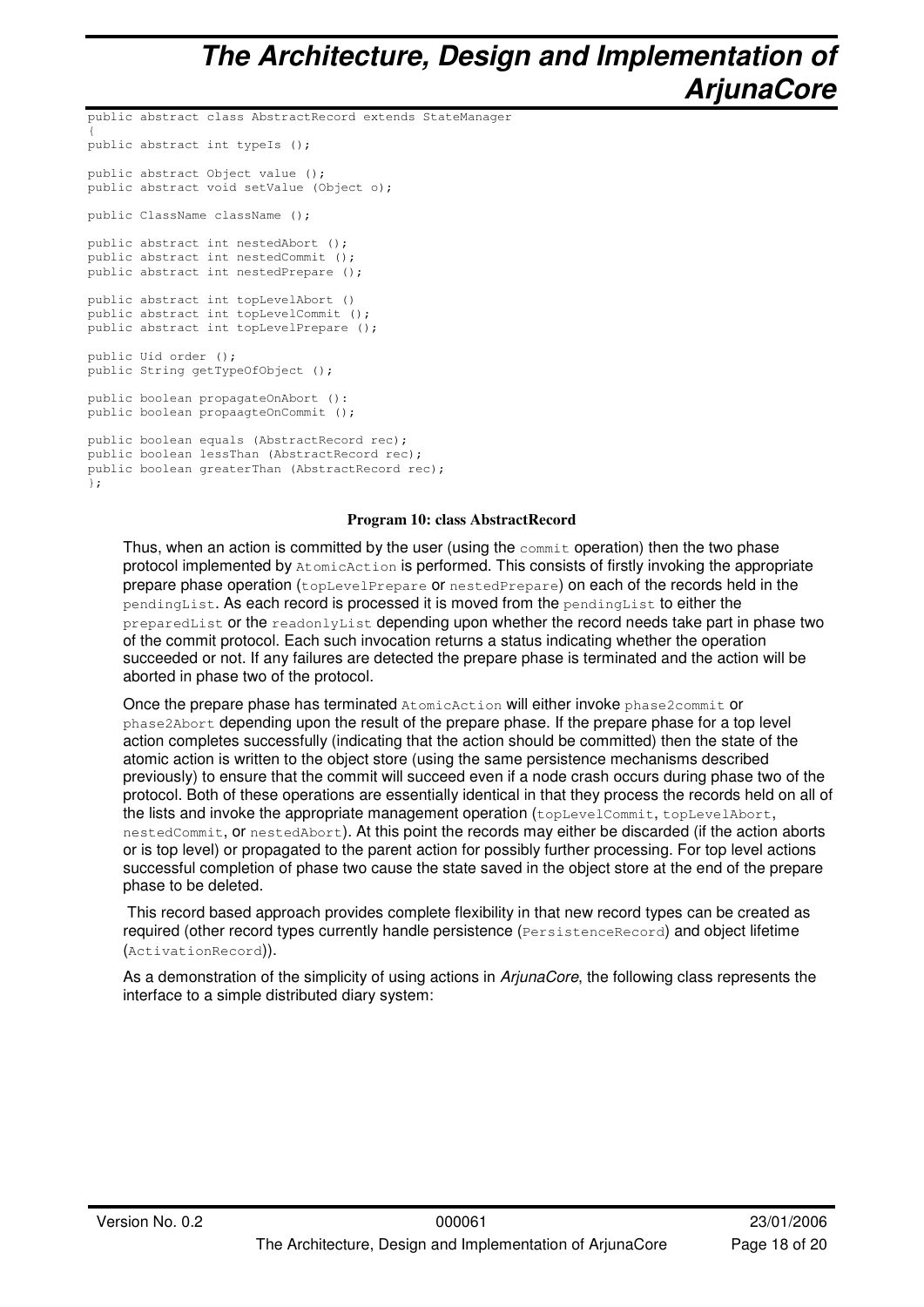```
public class Diary extends LockManager 
{ 
public Diary (Uid objUid); 
public String WhereIs (int time, String user); 
public AnAppointment GetNextAppointment (int now); 
public int AddAppointment (AnAppointment entry); 
public int DelAppointment (int when); 
public boolean save_state (OutputObjectState os, int objectType); 
public boolean restore_state (InputObjectState os, int objectType); 
public String type (); 
private String user_name; 
private AppointmentList appts; 
};
```
#### **Program 11: class Diary**

The GetNextAppointment operation of this class could be written as shown in Program 12. The ArjunaCore additions to this code consist simply of the declaration and use of an instance of the AtomicAction class and the insertion of a call to the inherited setlock operation. The remainder of the code is exactly as it would be had ArjunaCore not been used. In this case read locks are set to ensure that the list of appointments is not modified during the search for the next valid appointment. These locks are automatically released (or propagated to a parent action if one exists) if the action commits or they will be released regardless if the action aborts.

```
public AnAppointment GetNextAppointment( int time )
{ 
        AtomicAction A = new AtomicAction(); 
        AnAppointment entry = null; 
        A.begin(); 
        if (setlock(new Lock(LockMode.READ), 0) == LockResult.GRANTED) 
         { 
                AppointmentList tmp = appts; 
                entry.start = 0; 
                entry.end = 0; 
                entry.description = ""; 
                while (tmp != null) 
\left\{ \begin{array}{cc} 0 & 0 & 0 \\ 0 & 0 & 0 \\ 0 & 0 & 0 \\ 0 & 0 & 0 \\ 0 & 0 & 0 \\ 0 & 0 & 0 \\ 0 & 0 & 0 \\ 0 & 0 & 0 \\ 0 & 0 & 0 \\ 0 & 0 & 0 \\ 0 & 0 & 0 \\ 0 & 0 & 0 & 0 \\ 0 & 0 & 0 & 0 \\ 0 & 0 & 0 & 0 \\ 0 & 0 & 0 & 0 & 0 \\ 0 & 0 & 0 & 0 & 0 \\ 0 & 0 & 0 & 0 & 0 \\ 0 & 0 & 0 & 0 & 0 \\ 0 & 0 & 0 & 0 & 0 if (tmp.entry.start <= time) 
                              tmp = tmp.next; else 
                        { // found first appointment starting after given time 
                               entry = tmp.entry; 
                                break; 
 } 
 } 
                A.commit(); 
 } 
        else 
                A.abort(); 
        return entry; 
}
```
**Program 12: Example User Code.** 

### **4.4 Crash Recovery**

The ArjunaCore crash recovery mechanism is built around the fact that when a top level transaction that has modified the states of some objects prepares successfully it saves its state in the object store (pure read-only actions do not need to do this). Thus, by examining the contents of the object store the crash recovery mechanisms can determine those actions that had prepared but not fully committed.

The crash recovery process consists of scanning the object store for saved transaction states (that is transactions that had prepared but not committed or aborted). Once the commit or abort decision has been completed the transaction entry is deleted from the object store.